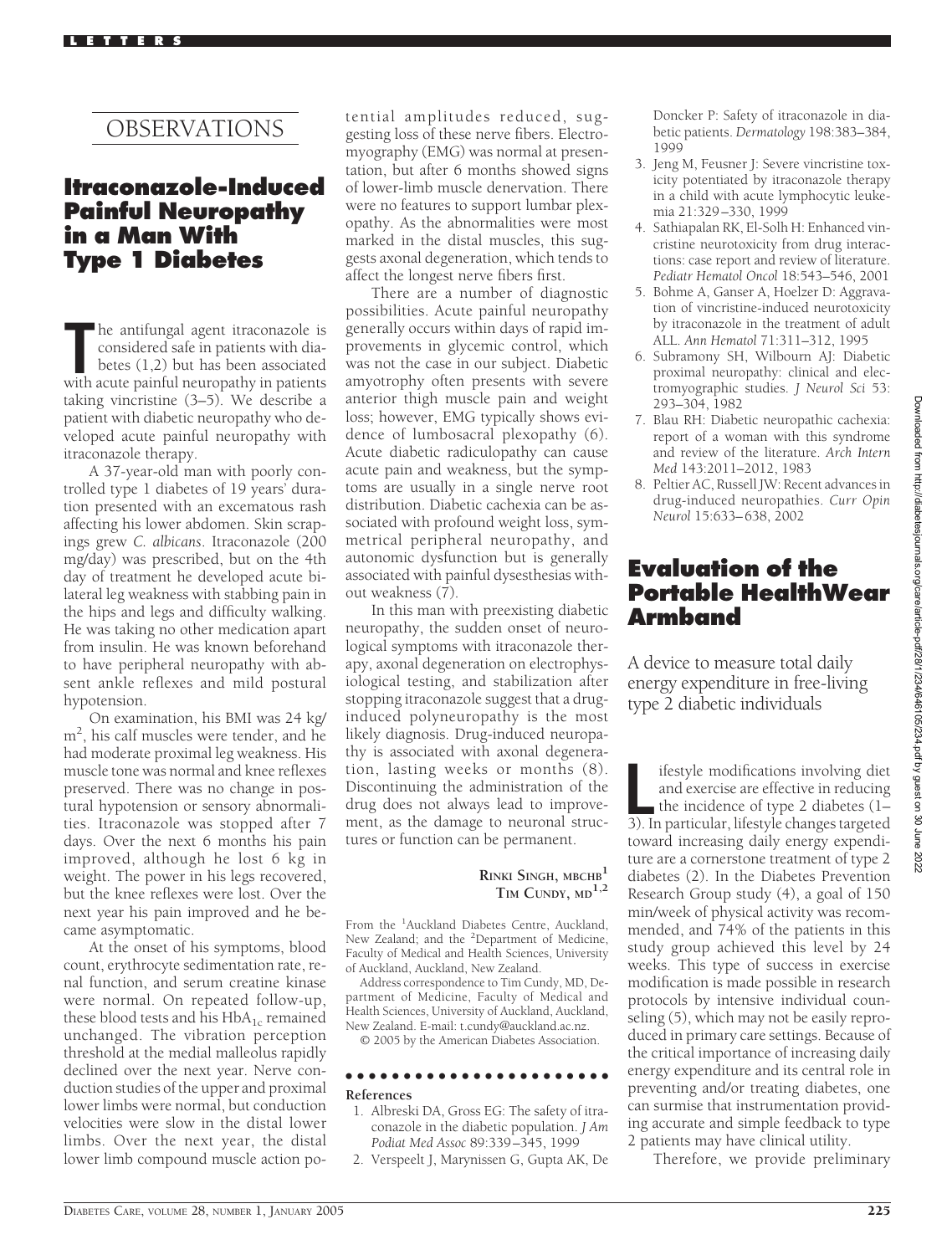data on the accuracy of the HealthWear Armband (Roche Diagnostics, Indianapolis, IN), an instrument designed to assess total daily energy expenditure in freeliving adults, including those with diabetes, versus the doubly labeled water (DLW) technique. The development of the DLW methodology provides a gold standard from which the accuracy of other devices to measure daily energy expenditure can be determined (6). The DLW method requires little subject cooperation, is unobtrusive, and accurately determines daily energy expenditure throughout a person's daily routine. Unfortunately, the relatively high price of the oxygen-18 water, the need for mass spectrometer instrumentation, and the high level of technical expertise required has limited its widespread application in clinical research. The HealthWear Armband evaluates daily energy expenditure based on a proprietary algorithm. That is, it uses a collection of sensors to gather information such as movement, heat flow, skin temperature, near-body temperature, and galvanic skin response in conjunction with body measurements such as sex, age, height, and weight to calculate energy expenditure. The heat flow sensor uses sensitive thermocouple arrays and measures

the heat dissipated by the body. It is placed between the skin and the side of the Armband exposed to the environment. If such a practical tool was available and validated, it would help the patient monitor or increase their daily energy expenditure levels to lose weight with the ultimate goal of reducing the complications of diabetes.

As part of a larger study, we assessed total daily energy expenditure in six diabetic patients treated with diet only and/or oral hypoglycemic agents. We tested two men and four women, aged 56.5  $\pm$  5.96 years with a BMI of 29.76  $\pm$ 4.12 kg/m<sup>2</sup>, a fat-free mass of 50.08  $\pm$ 12.17 kg, and a fat mass of  $31.98 \pm 6.99$ kg (determined by dual-energy X-ray absorptiometry). All subjects wore the HealthWear Armband simultaneously with the determination of DLW during a 10-day period to measure total daily energy expenditure. The armband was worn around the right arm and was removed only for showering and bathing purposes. "On body time" for the armband was 99% during the 10-day period for all subjects.

In the six diabetic patients, we noted no significant differences ( $\Delta$  78.3  $\pm$  158 kcal/day [mean  $\pm$  SD], 95% CI -87 to 245 kcal/day) in mean daily energy ex-

penditure between the armband  $(2.237 \pm 568 \text{ kcal/day})$  and DLW  $(2,315 \pm 625 \text{ kcal/day})$ . Also, the correlation between the armband and DLW reached  $r = 0.9696$  ( $P = 0.0014$ ). In addition, the intraclass correlation coefficient (ICC) between the armband and DLW reached ICC  $= 0.9625$ , with a technical error of measurement of 104 kcal/ day. Fourth, individual comparisons between DLW and the HealthWear Armband were examined using a Bland-Altman plot (Fig. 1). The Bland-Altman plot shows the difference in daily energy expenditure between DLW and the HealthWear Armband versus mean daily energy expenditure determined between DLW and the HealthWear Armband. From these data, limits of agreement between DLW and the HealthWear Armband were calculated (i.e., mean difference between DLW and the Health-Wear Armband  $\pm 1.96$  SD of the difference). We hypothesized a narrow limit of agreement (i.e.,  $\pm 100 - 300$  kcal/day) between HealthWear Armband and DLW. The measured range of under- and overestimation of the armband versus DLW was  $-243$  to 176 kcal/day, respectively, suggesting an acceptable level of concordance between the two methods.



Figure 1—*Limits of agreement between DLW and the HealthWear Armband.*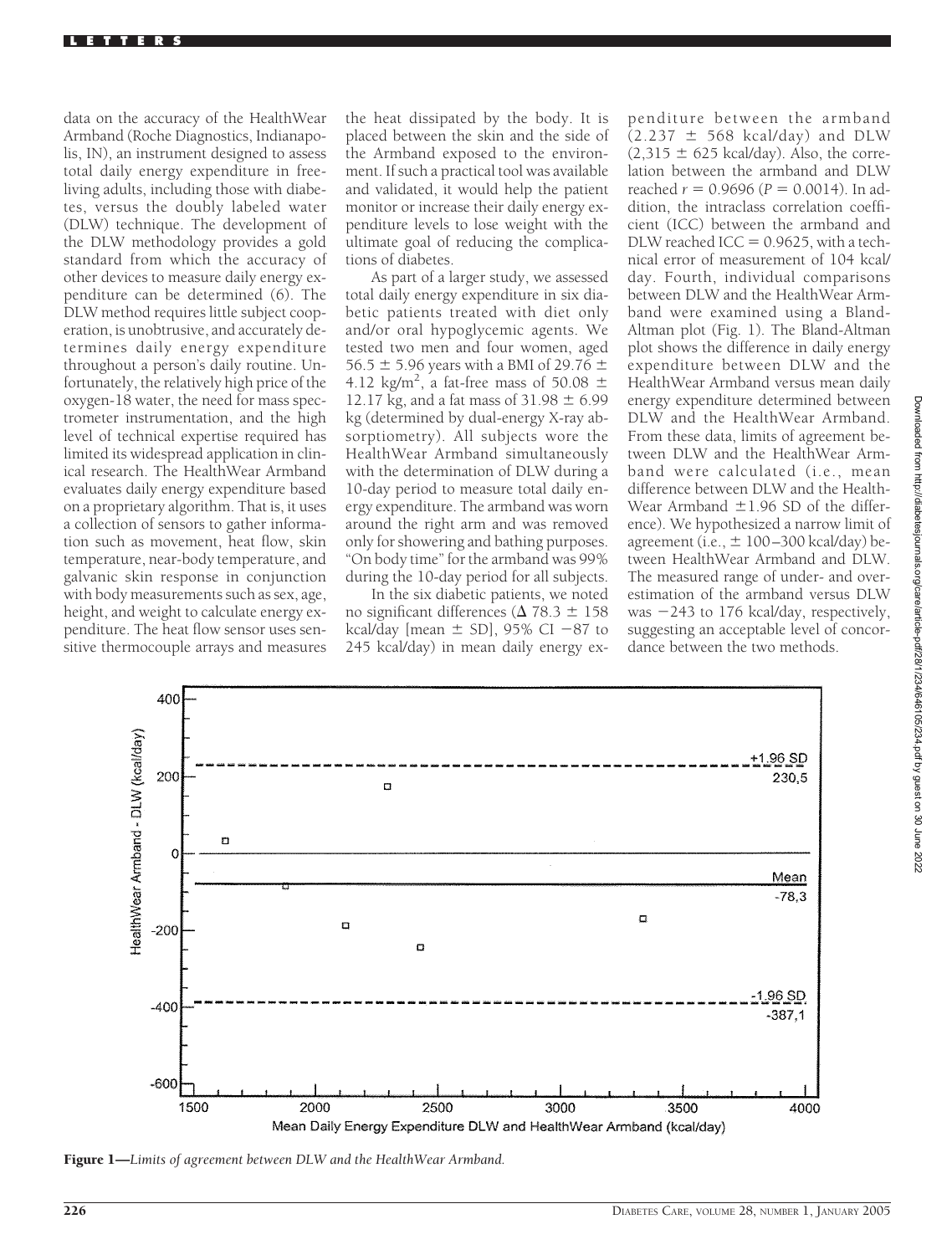Although these results will need to be confirmed in a larger sample size, preliminary analyses suggest that the Health-Wear Armband is an acceptable device to accurately measure total daily energy expenditure in type 2 diabetic patients over a 10-day period. This information would be useful in counseling patients regarding appropriate levels of daily energy expenditure needed to prevent or offset diabetes and its related complications.

> **DIANE MIGNAULT, BSC<sup>1</sup> MAXIME ST.-ONGE, MSC<sup>1</sup> ANTONY D. KARELIS, PHD,<sup>1</sup> DAVID B. ALLISON, PHD<sup>2</sup> REMI RABASA-LHORET, MD, PHD<sup>1</sup>**

From the <sup>1</sup>Département de Nutrition, Unité Métabolique, Université de Montréal, Montreal, Quebec, Canada; and the <sup>2</sup>Section on Statistical Genetics and Clinical Nutrition Research Unit, University of Alabama at Birmingham, Birmingham, Alabama.

Address correspondence to Diane Mignault, BSc, Unité Métabolique Département de Nutrition Université de Montréal, 2405 Chemin Cote Ste-Catherine, Pavillon Liliane de Stewart, Montreal, Quebec, Canada, H3T 1A8. E-mail: diane. mignault@umontreal.ca.

R.R.-L. has received honoraria and funds from Roche Diagnostics.

© 2005 by the American Diabetes Association.

### ●●●●●●●●●●●●●●●●●●●●●●●

#### **References**

- 1. Tuomilehto J, Lindstrom J, Eriksson JG, Valle TT, Hamalainen H, Ilanne-Parikka P, Keinanen-Kiukaanniemi S, Laakso M, Louheranta A, Rastas M, Salminen V, Uusitupa M: Prevention of type 2 diabetes mellitus by changes in lifestyle among subjects with impaired glucose tolerance. *N Engl J Med* 344:1343–1350, 2001
- 2. American Diabetes Association: Physical Activity/Exercise and Diabetes (Position Statement). *Diabetes Care* 27 (Suppl. 1): S58–S62, 2004
- 3. American Diabetes Association: Standards of Medical Care in Diabetes (Position Statement). *Diabetes Care* 27 (Suppl. 1):S15–S35, 2004
- 4. Knowler WC, the Diabetes Prevention Program Research Group: Reduction in the incidence of type 2 diabetes with lifestyle intervention or metformin. *N Engl J Med* 346:393–403, 2002
- 5. Lindström J, Louheranta A, Mannelin M, Rastas M, Salminen V, Eriksson J, Uusitupa M, Tuomilehto J, the Finnish Diabetes Prevention Study Group: The Finnish Diabetes Prevention Study (DPS): lifestyle intervention and 3-year results on diet and physical activity. *Diabetes Care* 26:3230–3236, 2003

6. Schoeller DA, E van Santen: Measurement of energy expenditure in humans by doubly labeled water. *J Appl Physiol* 53:955– 959, 1982

# **Hypoglycemia Following a Nateglinide Overdose in a Suicide Attempt**

**V**arious drugs are currently used for<br>the treatment of diabetes. Several<br>reports on overdose of these drugs,<br>especially on sulfonylurea and metthe treatment of diabetes. Several especially on sulfonylurea and metformin, have been published (1,2); however, few such publications are available on nateglinide, a rapid insulin secreatagogue. We report the first case of attempted suicide by nateglinide overdose. A 30-year-old Japanese nondiabetic woman was transferred to the emergency department of our hospital 1 h after (6:30 A.M.) ingesting 3,420 mg (38 tablets, 90 mg each) of nateglinide, which was prescribed to her diabetic partner. She had a mild psychiatric history and used minor tranquilizers occasionally. Upon arrival to the hospital, she was able to walk unaided though she seemed drowsy. Blood pressure was 120/80 mmHg, pulse rate was 78 beats/min, and peripheral oxygen saturation was 96% on room air breathing. Blood glucose concentration measured at arrival (1 h after ingesting nateglinide: 7:30 A.M.) was 2.0 mmol/l. A bolus dose of 40 ml of 50% glucose was injected intravenously (iv). At 8:30 A.M., blood glucose was increased to 3.1 mmol/l. Another 40 ml of 50% glucose was iv injected again, which resulted in normalization of blood glucose concentration. However, at 10:30 A.M., blood glucose was 1.2 mmol/l. Another 40 ml of 50% glucose was iv injected, and blood glucose concentration returned to 4.2 mmol/l and immunoreactive insulin was  $11 \mu U/ml$ . At  $11:30 \text{ A.M.}$ , blood glucose concentration was 2.2 mmol/l. At that stage, a bolus of 20 ml of 50% glucose was iv injected, and a 10% glucose drip infusion was started (40 ml/ h). At 12:30 P.M., the blood glucose concentration was 3.0 mmol/l, and at 1:30 P.M., the blood glucose returned to normal range under 10% glucose infusion (40 ml/ h), and no more hypoglycemic episodes were observed. The next day, the blood

glucose was 5.5 mmol/l and immunoreactive insulin was  $5.0 \mu U/ml$  without glucose infusion, and she was discharged without complications. Thus, the prolonged hypoglycemic effect of nateglinide continued for 6 h, and intravenous glucose supplementation (totally 100 g) was sufficient to maintain euglycemia.

Nateglinide is a novel, highly physiologic mealtime glucose regulator recently approved for the treatment of type 2 diabetes. Compared with sulfonylurea, nateglinide causes rapid but short stimulation of insulin secretion. Factitious sulfonylurea overdosages usually result in prolonged hypoglycemia (usually 48 h in a case report [3]), and intravenous glucose supplementation or octreotide injection is necessary to maintain euglycemia. To our knowledge, overdosage of nateglinide has not been previously reported. Repaglinide-induced factitious hypoglycemia has been reported, but the dose taken was equivalent to that used clinically (4). In normal rats fasted for 17 h, oral administration of nateglinide produced a prompt (within 1 h) and dosedependent reduction in blood glucose, but significant reduction was no longer noticeable after 3 h, even at the dose of 100 mg/kg (5). In comparison, glibenclamide showed a slower onset of its hypoglycemic action and caused a sustained decrease in blood glucose levels for at least 6 h at a dose of 1 mg/kg  $(5)$ .

In conclusion, an overdose of oral nateglinide elicited prompt but mild, relatively short lived, and reversible hypoglycemia. These features of hypoglycemia resembled the hypoglycemic effects of nateglinide in regular therapeutic dosages.

> **SHIHO NAKAYAMA, MD TAKAHISA HIROSE, MD HIROTAKA WATADA, MD YASUSHI TANAKA, MD RYUZO KAWAMORI, MD**

From the Department of Medicine, Metabolism and Endocrinology, Juntendo University School of Medicine, Tokyo, Japan.

Address correspondence to Dr. Takahisa Hirose, Department of Medicine, Juntendo University School of Medicine, 2-1-1 Hongo, Tokyo 113-8421, Japan. E-mail: hirosemd@med.juntendo.ac.jp.

© 2005 by the American Diabetes Association.

#### ●●●●●●●●●●●●●●●●●●●●●●●

#### **References**

1. Klonoff DC, Barrett BJ, Nolte MS, Cohen RM, Wyderski R: Hypoglycemia following inadvertent and factitious sulfonyl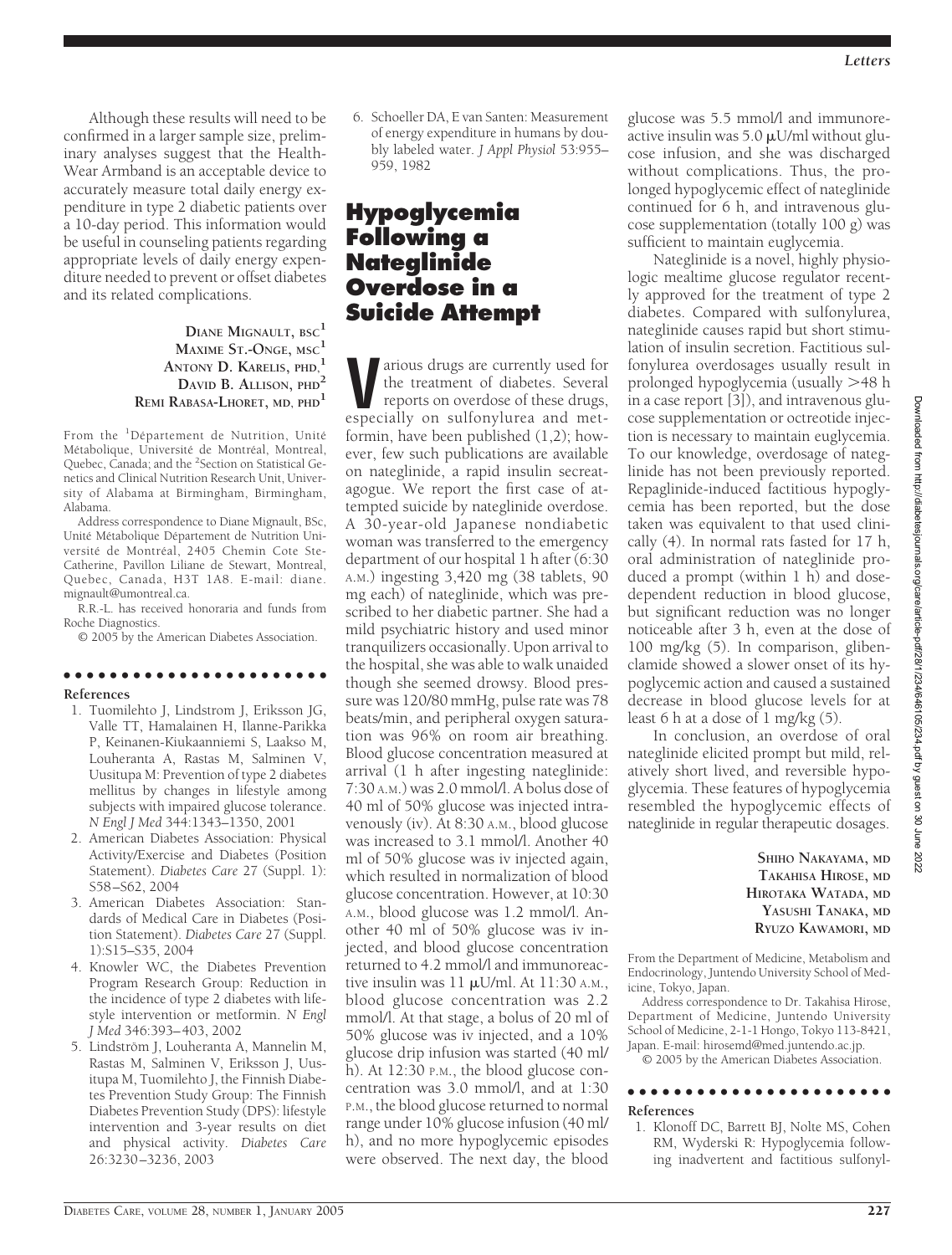urea overdosages. *Diabetes Care* 18:563– 567, 1995

- 2. Teale KFH, Devine A, Stewart H, Harper JH: The management of metformin overdose. *Anaesthesia* 53:691–701, 1998
- 3. Klonoff DC: Association of hyperinsulinemia with chlorpropamide toxicity. *Am J Med* 84:33–38, 1988
- 4. Hirshberg B, Skarulis MC, Pucino F, Csako G, Brennan R, Gorden P: Repaglinide-induced factitious hypoglycemia. *J Clin Endocrinol Metab* 86:475–477, 2001
- 5. Ikenoue T, Okazaki K, Fujitani S, Tsuchiya Y, Akiyoshi M, Maki T, Kondo N: Effect of a new hypoglycemic agent, A-4166 [(-)-N-(trans-4-isopropyl-cyclohexanecarbonyl)-D phenylalanine], on postprandial blood glucose excursion: comparison with voglibose and glibenclamide. *Biol Pharm Bull* 20:354–359, 1997

## **Increased Prevalence of Diabetes and Obesity in Patients With Salivary Gland Tumors**

If thas been recently revealed that type 2 diabetes is a risk factor for tumorous proliferation at different sites (1). Breast and colon cancers were the first tut has been recently revealed that type 2 diabetes is a risk factor for tumorous proliferation at different sites (1). mors for which an epidemiological correlation was demonstrated between this glucose metabolism disorder and tumor incidence (2). The "western lifestyle," first of all obesity, increases the risk of not only type 2 diabetes but also of overall cancer promotion (3).

Swelling of the parotids and a decreased salivary flow rate caused by degenerative alterations in the acinar cells are common concomitants of diabetes and dyslipidemias (4,5). However, no data are available concerning the epidemiological correlation between metabolic disorders and salivary gland tumors.

In the present work, a retrospective controlled study was performed to clarify the possibility of an association between type 2 diabetes, obesity, and salivary gland tumors. Clinical data on 438 inpatients were analyzed on the basis of their case histories. In 224 patients, salivary gland tumors had been surgically removed and histologically diagnosed (SGT

group). The mean age of these patients was 51.2 years (range 23–87). A total of 118 were men and 106 were women. Their tumors were predominantly benign (166 cases, 74.2%), and a majority of them were located in the parotid. The rate of malignancies was 25.8% (58 cases), and the most frequent locations were the accessory glands of the palate. Two hundred and fourteen randomly selected patients undergoing dental surgery served as the control group. They had no tumorous lesions in the oral or maxillofacial region. Their mean age was 50.8 years (range 24–80). A total of 104 were men and 110 were women. Fasting blood glucose levels were routinely measured repeatedly within 4 days before the surgical intervention. The level was regarded as pathological only if it was repeatedly higher than normal  $(>6.9 \text{ mmol/l})$ . Patients with known and treated disease or with a newly diagnosed high fasting glucose levels were included in the type 2 diabetic group. BMI was also registered in the case histories. Patients with BMI > 30 kg/m<sup>2</sup> were regarded as obese. The  $\chi^2$  test was used for the statistical analysis. A probability level of 5% was taken as a limit of statistical significance.

Type 2 diabetes was established in 51 patients (22.8%) of the SGT group and in 14 subjects (6.5%) in the tumor-free control group ( $P < 0.001$ ). Among the diabetic and nondiabetic patients of the SGT group, the rates of histologically malignant tumors were 26.6 and 23.5%, respectively  $(P > 0.05)$ . Obesity was registered in 102 patients (45.5%) in the SGT group and in 38 subjects (17.7%) in the control group ( $P < 0.001$ ). The rates of malignant tumors among the obese and nonobese SGT patients were 27.8 and 23.5%, respectively  $(P > 0.05)$ .

These findings permit a novel hypothesis concerning the epidemiological association between type 2 diabetes, obesity, and salivary gland tumors. However, there were no close correlations between these metabolic disorders and the malignancy rate of the tumors.

> **ZSUZSANNA SUBA, PHD JO´ ZSEF BARABA´S, PHD GYO¨ RGY SZABO´, DSC DANIEL TAKÁCS MA´RTA UJPA´L, PHD**

From the Semmelweis University Faculty of Dentistry, Oral and Maxillofacial Surgery, Budapest, Hungary.

Address correspondence to Dr. Márta Ujpál, Semmelweis University, Department of Oral and Maxillofacial Surgery, Mária Str. 52., H-1085 Budapest, Hungary. E-mail: suba@szajseb.sote.hu.

© 2005 by the American Diabetes Association.

## ●●●●●●●●●●●●●●●●●●●●●●●

### **References**

- 1. Verlato G, Zoppini G, Bonora E, Muggeo M: Mortality from site-specific malignancies in type 2 diabetic patients from Verona. *Diabetes Care* 26:1047–1051, 2003
- 2. Bloomgarden ZT: Definitions of the insulin resistance syndrome: the 1st World Congress on the Insulin Resistance Syndrome. *Diabetes Care* 27:824–830, 2004
- 3. Pan SY, Johnson KC, Ugnat AM, Wen SW, Mao Y, the Canadian Cancer Registries Epidemiology Research Group: Association of obesity and cancer risk in Canada. *Am J Epidemiol* 159:259–268, 2004
- 4. Rusotto SB: Asymptomatic parotid gland enlargement in diabetes mellitus. *Oral Surg Oral Med Oral Pathol* 52:594–598, 1981
- 5. Coleman H, Altini M, Nayler S, Richards A: Sialoadenosis: a presenting sign of bulimia. *Head & Neck* 20:758–762, 1998



# **Telecare for Patients with Type 1 Diabetes and Inadequate Glycemic Control**

Response to Montori et al.

The insightful study of Montori et al.<br>
(1) raises the question of whether<br>
telecare can close the gap between<br>
the necessary and frequent interventions he insightful study of Montori et al. (1) raises the question of whether telecare can close the gap between by health care professionals in order to lower the  $HbA_{1c}$  of patients. We would like to comment on the control group and meta-analysis in their study.

Telecare can be embedded into different achievable scenarios, where the leftmost cornerstone considers a control group and where conventional care means no intervention (A). The rightmost cornerstone is to replace face-to-face interventions by telecare with the same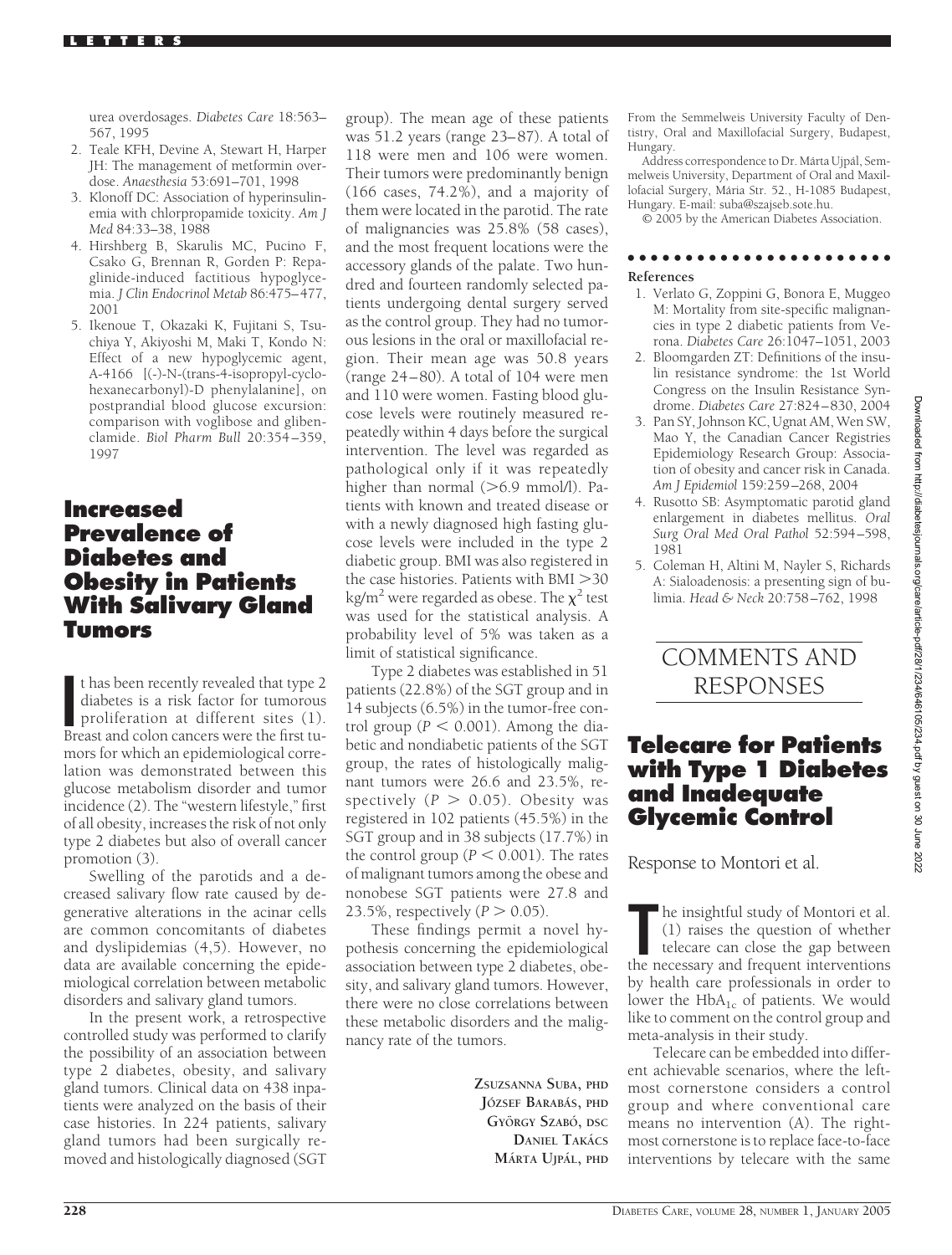frequency and quality as in the control group (B). In reality, the typical group defining "conventional care" would be situated between these two cornerstones. Due to regional differences, the private situation, and, particularly, the distance to the next specialist, the patients would not be able to achieve the necessary frequency of face-to-face visits that they would if the doctor's office were next door (C).

In a comparative study, medical outcome ( $HbA_{1c}$ ) and costs would be different depending on whether strategy A or B or something in between was adopted. A cost-effectiveness study is particularly mandatory in strategy B, where the primary outcome parameter would be cost and the secondary parameter  $HbA_{1c}$ .

In a randomized cost-effectiveness study (2), we adopted strategy B in order to isolate the effect of telecare and not any effect attributable to the frequency of interventions. A similar study by Chase et.al (3) is also situated closely to strategy B. Both studies came to the conclusion that telecare can save costs while maintaining the quality of care  $(HbA_{1c})$ .

In another recent study (4), we tried to adopt an approach that better simulates a patient's "real-life" (C) by having the patients in the control group being educated first in hospital and then returning to their private practitioners. We believe that due to the different goals of the studies and the different control groups, a meta-analysis would ultimately draw equivocal or false conclusions.

In conclusion, we would suggest adding the method of whether a costeffectiveness analysis or an outcome analysis has been performed to a further meta-analysis in telecare. However, the use of excellent tools such as intention-totreat analysis and the high degree of transparency makes the report of Montori et al. groundbreaking and a critical starting point for further studies in this field.

### **EBERHARD BIERMANN, MD NORM BOGNER JULIAN RIHL, MD EBERHARD STANDL, MD**

From the Institute for Diabetes Research, City Hospital Munich-Schwabing, Muenchen, Bavaria, Germany.

Address correspondence to Eberhard Biermann, MD, Institute for Diabetes Research, City Hospital Munich-Schwabing, Koelnerplatz 1, Muenchen, 80804, Germany. E-mail: eberhard.biermann@ lrz.uni-muenchen.de.

© 2005 by the American Diabetes Association.

#### ●●●●●●●●●●●●●●●●●●●●●●●

#### **References**

- 1. Montori VM, Helgemoe PK, Guyatt GH, Dean DS, Leung TW, Smith SA, Kudva YC: Telecare for patients with type 1 diabetes and inadequate glycemic control: a randomized controlled trial and metaanalysis. *Diabetes Care* 27:1088–1094, 2004
- 2. Biermann E, Dietrich W, Rihl J, Standl E: Are there time and cost savings by using telemangement for patients on intensified insulin therapy? A randomised, controlled trial. *Comput Methods Programs Biomed* 69:137–146, 2002
- 3. Chase HP, Pearson JA, Wightman C, Roberts MD, Oderberg AD, Garg SK: Modem transmission of glucose values reduces the cost and need for clinic visits. *Diabetes Care* 26:1475–1479, 2003
- 4. Biermann E, Rihl J, Standl E: Outcome and efficiency of restoration of metabolic control of insulin dependent diabetics by telemonitoring (Abstract). *Diabetologia* 47 (Suppl. 1):A348, 2004

## **Telecare for Patients With Type 1 Diabetes and Inadequate Glycemic Control**

Response to Biermann et al.

**W**e thank Biermann et al. (1) for their kind remarks about the clarity and importance of our research and for proposing a novel taxonomy of telecare interventions by purpose: as a supplement to usual care (A in their taxonomy) or as a replacement of face-toface visits (sometimes called nonvisit encounters; B or C in their taxonomy).

Two of the trials included in our meta-analysis used, to some extent, telecare as replacement. In their 6-month trial, Chase et al. (2) added telecare encounters to usual care and replaced the face-to-face visit at 3 months with a telecare nonvisit encounter. Biermann et al. (3) replaced all ad hoc visits with telecare encounters but kept face-to-face visits at 2, 4, 6, and 8 months for patients allocated to both telecare and control. These two replacement trials found no significant difference between telecare and control; however, this is not enough to claim

that telecare visits are similar or superior (i.e., not inferior) to face-to-face visits.

To determine noninferiority, one needs to evaluate the magnitude of the smallest reduction in  $HbA_{1c}$  that is still consistent with the trial data, i.e., the lower limit of the confidence interval (4). Data from the two trials of telecare as replacement were consistent with differences in  $HbA_{1c}$  as large as 0.7% in favor of usual care. Thus, evidence of noninferiority from each of these trials alone is inconclusive.

Following the suggestions of Biermann et al. (1), we evaluated a subgroup effect across trials in our meta-analysis by telecare purpose (replacement versus supplement). There was no difference (test for interaction,  $P = 0.44$ ) in pooled treatment effects between trials of telecare as replacement (pooled random-effects estimate 0.5% [95% CI 0.0–1.0%]) and as supplement  $(0.2\%$   $[-0.4-0.8\%])$ . Therefore, the results of our meta-analysis  $(0.4\% [0.0 - 0.8\%])$  apply to both types of trials, are not misleading, and suggest that telecare may be noninferior to usual care when it supplements usual care or when it replaces some visits.

We agree that a systematic assessment of costs with attention to the opportunity costs of implementing telecare and to the resulting freed-up resources available to patients who are most likely to benefit from face-to-face visits rather than telecare is critical when considering new technologies. Unfortunately, to our knowledge, a formal cost-effectiveness analysis of telecare as a supplement or replacement to usual care is not available.

### **VICTOR M. MONTORI, MD, MSC<sup>1</sup> GORDON H. GUYATT, MD, MSC<sup>2</sup> STEVEN A. SMITH, MD<sup>1</sup> YOGISH C. KUDVA, MD<sup>1</sup>**

From the <sup>1</sup>Divisions of Diabetes and Internal Medicine, Mayo Clinic College of Medicine, Rochester, Minnesota; and the <sup>2</sup>Department of Clinical Epidemiology and Biostatistics and Medicine, McMaster University, Hamilton, Ontario, Canada.

Address correspondence to Yogish C. Kudva, MD, MSc, W18A, Mayo Clinic, 200 First St. SW, Rochester, MN 55905. E-mail: kudva.yogish@ mayo.edu.

© 2005 by the American Diabetes Association.

#### ●●●●●●●●●●●●●●●●●●●●●●● **References**

1. Biermann E, Bogner N, Rihl J, Standl E: Telecare for patients with type 1 diabetes and inadequate glycemic control (Letter).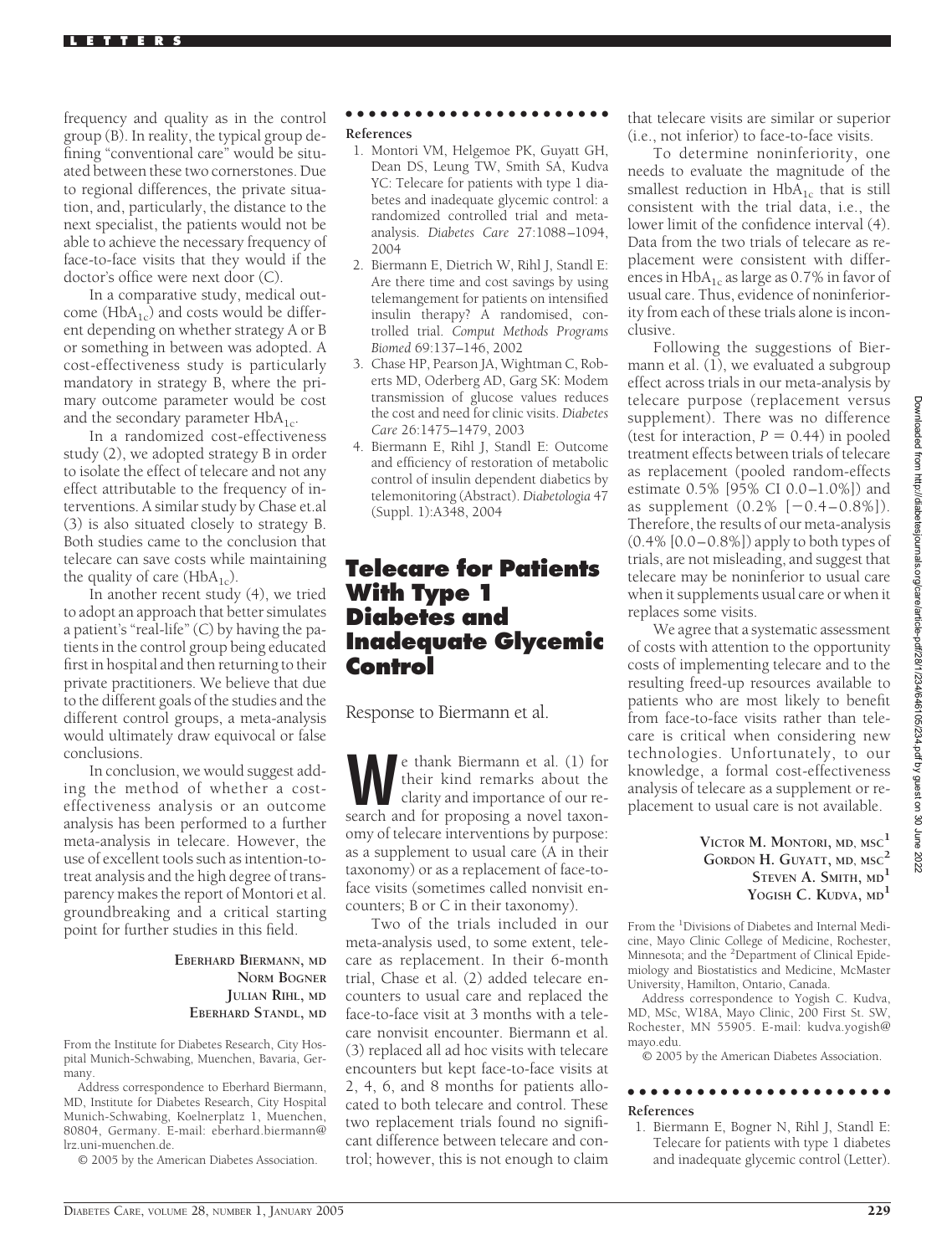*Diabetes Care* 28:228–229, 2005

- 2. Chase HP, Pearson JA, Wightman C, Roberts MD, Oderberg AD, Garg SK: Modem transmission of glucose values reduces the costs and need for clinic visits. *Diabetes Care* 26:1475–1479, 2003
- 3. Biermann E, Dietrich W, Rihl J, Standl E: Are there time and cost savings by using telemanagement for patients on intensified insulin therapy? A randomised, controlled trial. *Comput Methods Programs Biomed* 69:137–146, 2002
- 4. Guyatt GH, Walter SD, Cook D, Jaeschke R, Wilson M, Stockler M: Confidence intervals. In *Users' Guides to the Medical Literature: A Manual for Evidence-Based Medicine.* Chicago, IL, AMA, 2000

## **Effect of High-Dose Vitamin E on Insulin Resistance and Associated Parameters in Overweight Subjects**

Response to Manning et al.

n the report of Manning et al. (1), patient's plasma peroxides were decreased by 29% at 6 months with a transient reduction in insulin resistance. n the report of Manning et al. (1), patient's plasma peroxides were decreased by 29% at 6 months with a Consequently, they postulate that vitamin E improves oxidative stress and hepatocellular function in overweight patients and suggest that "vitamin E could have a role to play in delaying the onset of diabetes in at-risk individuals (1)."

The rationale for vitamin E supplements protecting against diabetes is based on the assumption that it becomes depleted by reactive oxygen species and the expectation that vitamin E prevents the oxidative stress events linked to such oxidation. However, administered antioxidants could fail to intercept radical generation from discrete sources (cytoplasm, nucleus, and interstitial space). For example, myeloperoxidase is a major source of reactive oxygen species generation in inflammatory syndromes. However, myeloperoxidase-catalyzed lipid peroxidation is resistant to inhibition by vitamin E  $(2)$ . Moreover,  $\alpha$ -tocopherol may act as a prooxidant drug during lipid oxidation in vivo (2,3).

But theoretical considerations vanish against ethical concerns. Overweight pa-

tients have endothelial dysfunction and are "at-risk individuals" not only for diabetes but also for atherosclerosis. In clinical trials with antioxidants, it has been suggested that high-dose vitamin E has an acute toxic effect, and coronary heart disease can be expected (4) with its administration. Other studies (5) have also reported a nonsignificant excess in coronary deaths among those with a history of myocardial infarction who were receiving vitamin E.

In the Manning et al. article, were patients informed in detail before randomization to receive vitamin E that as a consequence of their overweight they could have increased mortality risks from coronary heart disease? Does the transient improvement in insulin resistance justify the authors' suggestion that "vitamin E could have a role to play in delaying the onset of diabetes in at-risk individuals (1)" without alerting them about possible dangers associated with this approach? Scientific advances are difficult to obtain, but ethical constraints should not be forgotten.

#### **SALVADOR VALE, MD**

From Indesalud, Campeche, México.

Address correspondence to Salvador Vale, Indesalud, Campeche, México, Calle 14 por 49, 24010 Campeche, México. E-mail: svalemayorga@yahoo. com.mx.

© 2005 by the American Diabetes Association.

### ●●●●●●●●●●●●●●●●●●●●●●● **References**

- 1. Manning PJ, Sutherland WH, Walker RJ, Williams SM, De Jong SA, Ryalls AR, Berry EA: Effect of high-dose vitamin E on insulin resistance and associated parameters in overweight subjects. *Diabetes Care* 27:2166–2171, 2004
- 2. Griendling KK, FitzGerald GA: Oxidative stress and cardiovascular injury. Part II: animal and human studies. *Circulation* 108:2034–2040, 2003
- 3. Upston JM, Kritharides L, Stocker R: The role of vitamin E in atherosclerosis. *Prog Lipid Res* 42:405–422, 2003
- 4. Ness A, Smith GD: Mortality in the CHAOS trial: Cambridge Heart Antioxidant Study (Letter). *Lancet* 353:1017– 1018, 1999
- 5. The Alpha-Tocopherol, Beta Carotene Cancer Prevention Study Group: The effect of vitamin E and beta carotene on the incidence of lung cancer and other cancers in male smokers. *N Engl J Med* 330: 1029–1035, 1994

# **Effect of High-Dose Vitamin E on Insulin Resistance and Associated Parameters in Overweight Subjects**

Response to Vale

**W**e take issue with the points Vale (1) has raised. While it is established that vitamin E does not influence myeloperoxidase-catalyzed lipid peroxidation in vitro, this does not exclude possible benefits from vitamin E supplementation in vivo in subjects with increased myeloperoxidase activity and high risk of coronary heart disease. For example, supplementation with vitamin E reduced the risk of myocardial infarction, including sudden death in hemodialysis patients (2). Whether the antioxidant activity of vitamin E is responsible for this improved risk of coronary heart disease is unknown, and other effects of vitamin E may be implicated. As pointed out in our report, vitamin E has a number of effects that are independent of its antioxidant activity, and the mechanism underlying this improvement in insulin sensitivity remains to be determined.

While there is evidence that vitamin E acts as a prooxidant under specific conditions in vitro, there is little direct evidence that it has similar activity in vivo. It is thought that substantial levels of coantioxidants, such as ascorbate, regenerate the tocopherol radical and prevent tocopherol-mediated peroxidation in vivo (3).

Vale claims that high-dose vitamin E may have an acute toxic effect and may increase the risk of coronary death. This is based on the higher number of early deaths in the vitamin E (19/1,035) group compared with the placebo (7/967) group in the Cambridge Heart Antioxidant Study (CHAOS) (4). This study has been criticized because of imbalances in several baseline characteristics, raising the possibility that randomization failed to produce truly comparable groups. In addition, given that the number of cardiovascular end points was small and that the study was of short duration, it has been suggested that the main finding of a 77% decrease in nonfatal acute myocardial in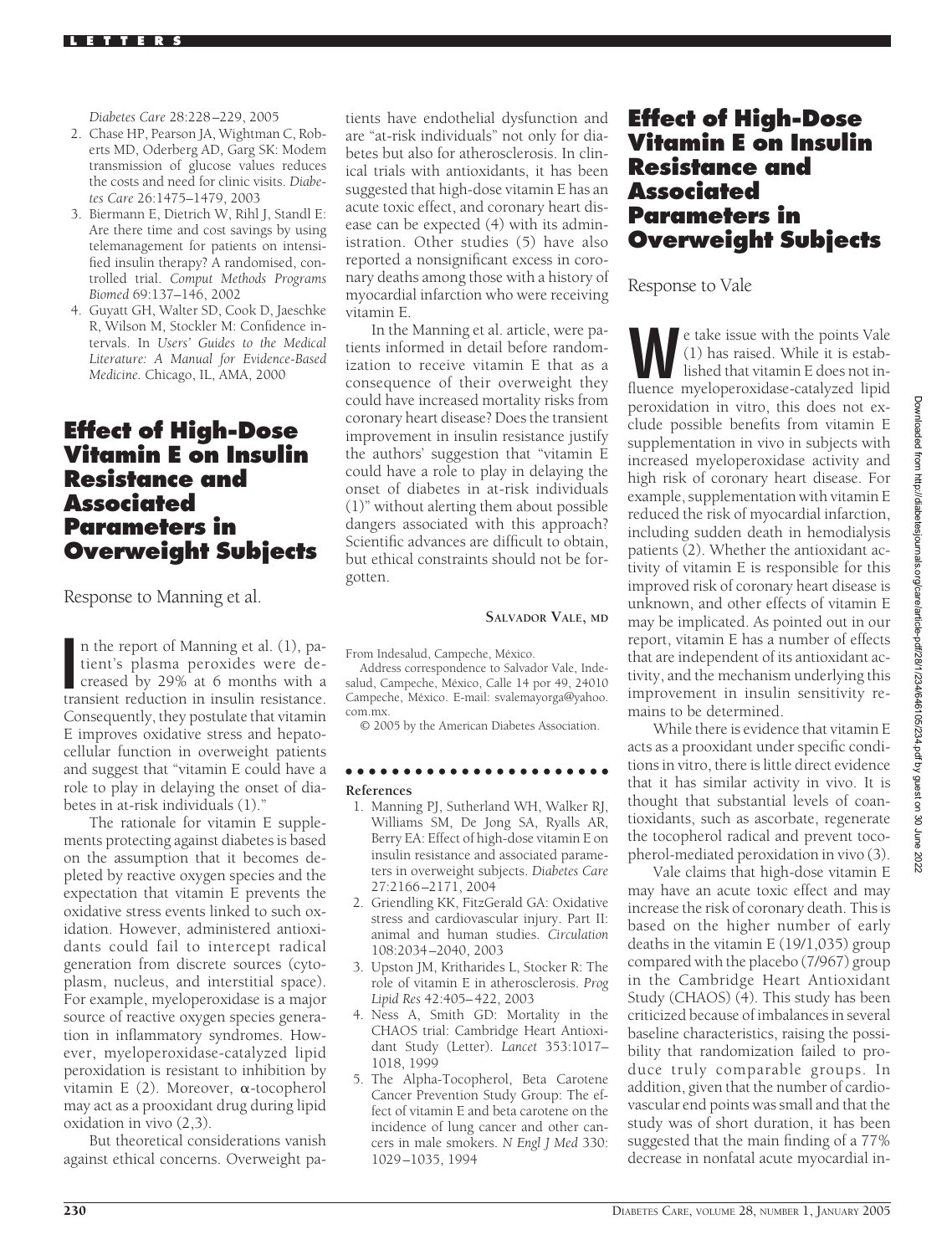farction in the CHAOS was likely due to chance (5). Moreover, the number of early cardiovascular deaths was substantially lower than the total number of nonfatal acute myocardial infarctions, making the finding of an increased risk of early cardiovascular death even more likely to be due to chance. In addition, most of the deaths in the CHAOS were in those taking the lower dose of vitamin E (400 IU/day) (6). This dose is the same as the dose used in the much larger HOPE (Heart Outcomes Prevention Evaluation) study (5), in which there was no early excess of cardiovascular deaths.

It should also be noted that a number of previous studies (7,8) have supplemented individuals at higher risk of cardiovascular events for similar or longer duration and with comparable dosages to those used in our study and have not reported any adverse effects. Minimal side effects have been noted with vitamin E supplementation at doses much higher than those we used and for up to 11 years in some trials (9). Taken together, the available data do not suggest that our overweight subjects who were assigned to vitamin E were at increased risk of coronary death.

We agree that vigilance on the use of vitamin E supplementation should be observed. Patients receiving statin-niacin therapy or anticoagulants should not receive vitamin E supplements. None of the participants in our study (10) were receiving drug therapy.

### **PATRICK J. MANNING, MMEDSC, FRACP WAYNE H.F. SUTHERLAND, PHD ROBERT J. WALKER, MD, FRACP**

From the Department of Medicine, Dunedin School of Medicine, University of Otago, Dunedin, New Zealand.

Address correspondence to Patrick J. Manning, MMEDSC, FRACP, University of Otago, Dunedin School of Medicine, Department of Medicine, 201 Great King St., Dunedin, New Zealand. E-mail: patrickmanning@healthotago.co.nz.

© 2005 by the American Diabetes Association.

### ●●●●●●●●●●●●●●●●●●●●●●●

### **References**

- 1. Vale S: Effect of high-dose vitamin E on insulin resistance and associated parameters in overweight subjects (Letter). *Diabetes Care* 28:230, 2005
- 2. Boaz M, Smetana S, Weinstein T, Matas Z, Gafter U, Iaina A, Knecht A, Weissgarten Y, Brunner D, Fainaru M, Green MS: Secondary prevention with antioxidants of

cardiovascular disease in endstage renal disease (SPACE): randomised placebocontrolled trial. *Lancet* 356:1213–1218, 2000

- 2. Upston JM, Terentis AC, Stocker R: Tocopherol-mediated peroxidation of lipoproteins: implications for vitamin E as a potential antiatherogenic supplement *FASEB J* 13:977–994, 1999
- 4. Stephens NG, Parsons A, Schofield PM, Kelly F, Cheeseman K, Mitchinson MJ: Randomised controlled trial of vitamin E in patients with coronary disease: Cambridge Heart Antioxidant Study (CHAOS). *Lancet* 347:781–786, 1996
- 5. The Heart Outcomes Prevention Evaluation Study Investigators: Vitamin E supplementation and cardiovascular events in high-risk patients. *N Engl J Med* 342: 154–160, 2000
- 6. Mitchinson MJ, Stephens NG, Parsons A, Bligh E, Schofield PM, Brown MJ: Mortality in the CHAOS trial (Letter). *Lancet* 353:381–382, 1999
- 7. Devaraj S, Jialal I: Low-density lipoprotein postsecretory modification, monocyte function, and circulating adhesion molecules in type 2 diabetic patients with and without macrovascular complications: the effect of alpha-tocopherol supplementation. *Circulation* 102:191–196, 2000
- 8. Heart Protection Study Collaborative Group: MRC/BHF Heart Protection Study of antioxidant vitamin supplementation in 20,536 high-risk individuals: a randomised placebo-controlled trial. *Lancet* 360:23–33, 2002
- 9. Kappus H, Diplock AT: Tolerance and safety of vitamin E: a toxicological position report. *Free Radic Biol Med* 13:55–74, 1992
- 10. Manning PJ, Sutherland WH, Walker RJ, Williams SM, De Jong SA, Ryalls AR, Berry EA: Effect of high-dose vitamin E on insulin resistance and associated parameters in overweight subjects. *Diabetes Care* 27:2166–2171, 2004

# **Detection of Silent Myocardial Ischemia in Asymptomatic Diabetic Subjects**

Response to Wackers et al.

e read the results of the DIAD<br>study (1) with great interest and<br>congratulate all of the investiga-<br>tors. However, the study leaves some study (1) with great interest and congratulate all of the investigators. However, the study leaves some questions unanswered and raises others.

*1*) Since there is no nondiabetic control group with similar baseline characteristics, we don't know whether the reported prevalence of silent ischemia (22%) is higher than in nondiabetic patients. Such a comparison is necessary to determine how many scans are needed to diagnose one addional silent ischemia in asymptomatic diabetic patients. Therefore, the clinician is not assisted in determining whether performing myocardial perfusion imaging (MPI) in asymptomatic diabetic patients has any incremental diagnostic and prognostic value.

*2*) Since patients are asymptomatic, it is unclear whether performing coronary angiogram (its cost, risks, and subsequent revascularization interventions) is costeffective and/or will improve clinical outcomes.

*3*) The following factors may overestimate the prevalence of silent ischemia. *i*) Reported silent ischemia (22%; however, only 15.9% had abnormal MPI). Eight subjects (1.9%) had left ventricular dysfunction, which may not indicate silent ischemia. Categorizing transient ischemic dilatation and/or left ventricular dysfunction without perfusion defect as silent ischemia is also debatable. *ii*) Image analysis. Subjects were obese (BMI 31.1  $\pm$  6.3  $\rm\,kg/m^2)$ , and 47% were women. It is not clear whether correction software for scatter, attenuation, and motion were used in the image interpretation. *iii*) Vasodilator stress testing using intravenous infusion of adenosine with simultaneous very-lowlevel treadmill exercise. The authors provide a rationale for this mode of stress test. However, it is of concern that asymptomatic, relatively young patients (60.7  $\pm$  6.8 years) were not asked to perform an exercise test. False-positive scan rates are higher with vasodilator stress tests because myocardial images are more difficult to interpret due to relatively less myocardial uptake and increased gastrointestinal uptake. How generalizable are these findings in patients undergoing treadmill stress test with SPECT (singlephoton emission–computed tomography) MPI? *iv*) Nine patients with transient ST-segment depression. It is not evident from the report whether these were purely adenosine or adenosine with exercise. The significance of electrocardiogram changes in vasodilator stress test with exercise is somewhat uncertain. *v*) Since there are no angiographic confirmations of abnormal scans, the sensitivity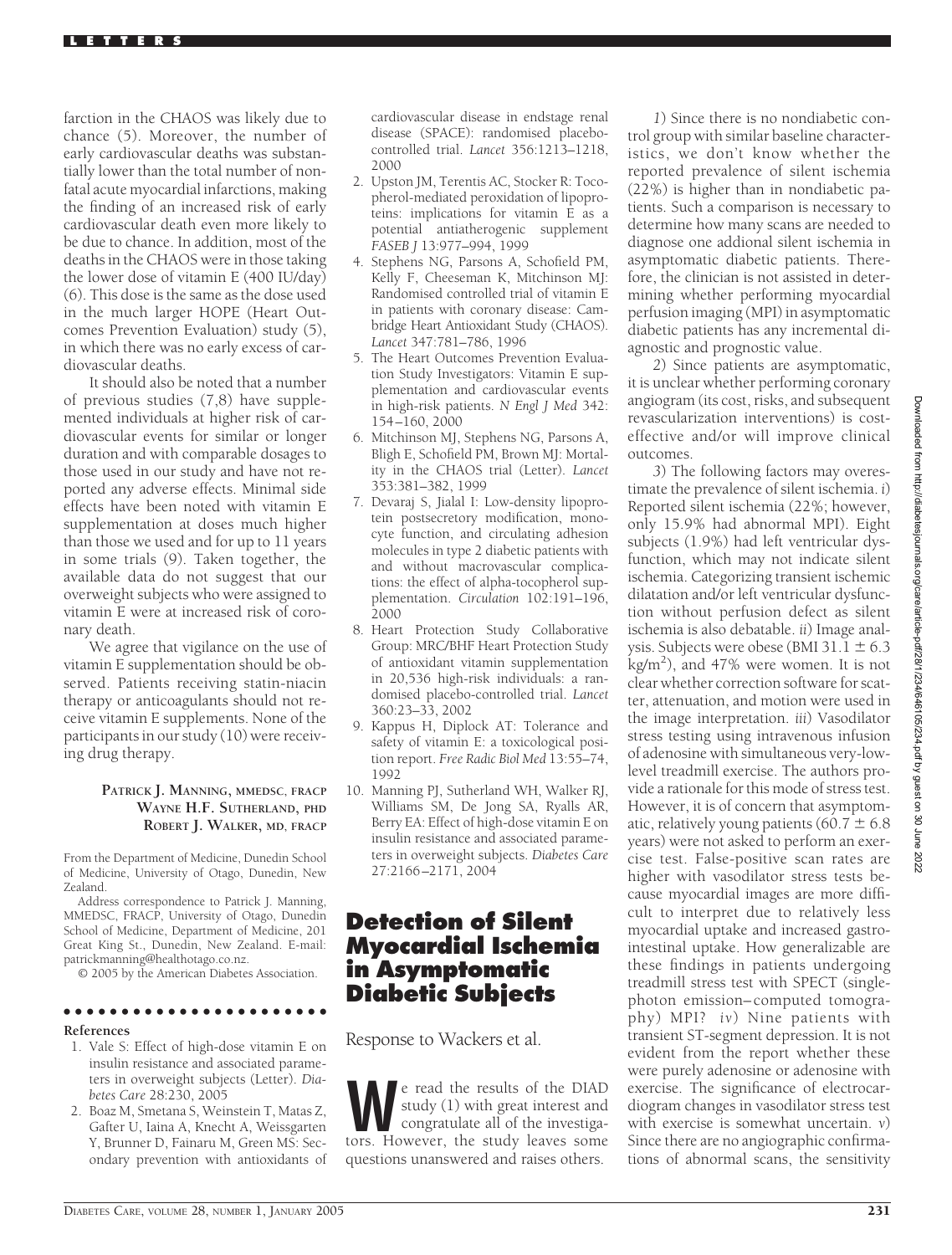and specificity of positive scans are unclear.

*4*) Male sex as predictor of abnormal test. Despite the fact that the authors performed multivariate analyses, it would be helpful to know whether men and women differed on baseline characteristics.

In reference to issue *1*, on retrospective analyses of our 231 MPIs in an innercity hospital, the prevalence of abnormal MPIs among asymptomatic diabetic and nondiabetic patients was similar (20%)  $(2)$ 

In view of all the above, a large-scale, multicenter, prospective study of asymptomatic diabetic and nondiabetic patients is warranted.

#### **NARENDRA C. BHALODKAR, MD STEVE BLUM, PHD**

From the Bronx-Lebanon Hospital Center, Albert Einstein College of Medicine, Bronx, New York.

Address correspondence to Narendra C. Bhalodkar, MD, FACC, FACP, Division of Cardiology, 12th Floor, Bronx Lebanon Hospital Center, 1650 Grand Concourse, Bronx, NY 10457. E-mail: nbhalodkar@yahoo.com.

© 2005 by the American Diabetes Association.

●●●●●●●●●●●●●●●●●●●●●●●

#### **References**

- 1. Wackers FJT, Young LH, Inzucchi SE, Chyun DA, Davey JA, Barrett EJ, Taillefer R, Wittlin SD, Heller GV, Filipchuk N, Engel S, Ratner RE, Iskandrian AE: Detection of silent myocardial ischemia in asymptomatic diabetic subjects: the DIAD study. *Diabetes Care* 27:1954–1961, 2004
- 2. Bhalodkar NC, Lone B, Singh R, Prasad Y, Blum S, Heller EN: Asymtomatic diabetics do not have a higher prevalence of abnormal myocardial perfusion scans as compared to non-diabetics in blacks and Hispanics (Abstract). *J Nucl Cardiol* 11: S34, 2004

## **Detection of Silent Myocardial Ischemia in Asymptomatic Diabetic Subjects**

Response to Bhalodkar and Blum

The DIAD study was designed to investigate the prevalence and predictors of silent ischemia, specifically in asymptomatic patients with type 2 diabehe DIAD study was designed to investigate the prevalence and predictors of silent ischemia, specifically in tes (1), who often present with advanced

coronary artery disease (CAD) without prior angina. The DIAD study did not compare the prevalence of asymptomatic CAD in diabetic and nondiabetic patients. Although the relative prevalence of asymptomatic CAD in nondiabetic patients otherwise well-matched for cardiac risk factors is of interest, it will require a much larger study.

Bhalodkar and Blum (2) express concern that the prevalence of silent ischemia in DIAD might be overestimated. We believe this to be unlikely. All single-photon emission–computed tomography (SPECT) studies were interpreted by consensus of a panel of well-recognized experts in nuclear cardiology. Attenuation correction was not applied, and images were read visually along with quantitative analysis. By design, all images with possible attenuation artifacts were interpreted as normal. We would agree that resting left ventricular dysfunction and transient ventricular dilation without perfusion defects may not be due to macrovascular CAD, but these were infrequent findings.

The specificity of SPECT Sestamibi imaging abnormalities in asymptomatic patients with diabetes has not been formally evaluated. However, we previously established a normalcy rate of 97% in normal subjects using the same quantitative analysis method. Importantly, our analysis of the predictors of ischemia focused on patients with moderate or large reversible SPECT defects, which occur rarely in the absence of significant CAD.

Since many patients with diabetes are unable to exercise adequately, vasodilator stress was chosen to ensure that the study was broadly inclusive. Exclusion of patients unable to exercise would select a lower risk and nonrepresentative study group. The literature does not indicate that vasodilator stress has a higher falsepositive rate than exercise stress, and adenosine Sestamibi images are not more difficult to interpret than exercise images in experienced laboratories. By study design, poor-quality studies were excluded; however, only 1 of 523 SPECT studies was deemed of poor quality.

The adverse prognostic significance of ST-segment depression with adenosine is well documented in patients referred for evaluation (3,4). Most nuclear cardiologists consider this finding to indicate an increased risk for future cardiovascular events. Of patients with ST-segment depression, 5 of 9 patients with perfusion

defects and 13 of 21 patients without perfusion defects performed low-level exercise  $(P = NS)$ . The second phase of DIAD (to be completed in September 2007) will define the prognostic significance of adenosine-induced ST-depression in asymptomatic patients with diabetes.

We agree that, currently, there are insufficient data to support routine angiography/intervention in all patients with abnormal screening SPECT studies. Physicians who screen patients must use their own judgment in determining individual management at the current time. The follow-up phase of DIAD will lend insight into which patients are at highest risk for future cardiovascular events. However, an abnormal perfusion study should trigger intensive risk factor intervention that is otherwise not commonly achieved, even when patients are treated in the diabetes clinic.

With regard to the unpublished observations mentioned in the letter, caution is warranted in interpreting retrospective data from a referred patient population because of selection bias. We appreciate the interest in DIAD.

> **FRANS J.TH. WACKERS, MD<sup>1</sup> LAWRENCE H. YOUNG, MD<sup>1</sup> SILVIO E. INZUCCHI, MD<sup>2</sup> DEBORAH A. CHYUN, PHD3 FOR THE DIAD INVESTIGATORS**

From the <sup>1</sup>Section of Cardiovascular Medicine, Department of Internal Medicine, Yale University School of Medicine, New Haven, Connecticut; the 2 Section of Endocrinology, Department of Internal Medicine, Yale University School of Medicine, New Haven, Connecticut; and the <sup>3</sup>Yale University School of Nursing, New Haven, Connecticut.

Address correspondence to Frans J.Th. Wackers, MD, Yale University School of Medicine, 333 Cedar St., Fitkin-3, New Haven, CT 06520. E-mail: frans.wackers@yale.edu.

© 2005 by the American Diabetes Association.

#### ●●●●●●●●●●●●●●●●●●●●●●●

### **References**

- 1. Wackers FJT, Young LH, Inzucchi SE, Chyun DA, Davey JA, Barrett EJ, Taillefer R, Wittlin SD, Heller GV, Filipchuk N, Engel S, Ratner RE, Iskandrian AE: Detection of silent myocardial ischemia in asymptomatic diabetic subjects: the DIAD study. *Diabetes Care* 27:1954–1961, 2004
- 2. Bhalodkar NC, Blum S: Detection of silent myocardial ischemia in asymptomatic diabetic subjects (Letter). *Diabetes Care* 28: 231–232, 2005
- 3. Abbot BG, Afshar M, Berger AK, Wackers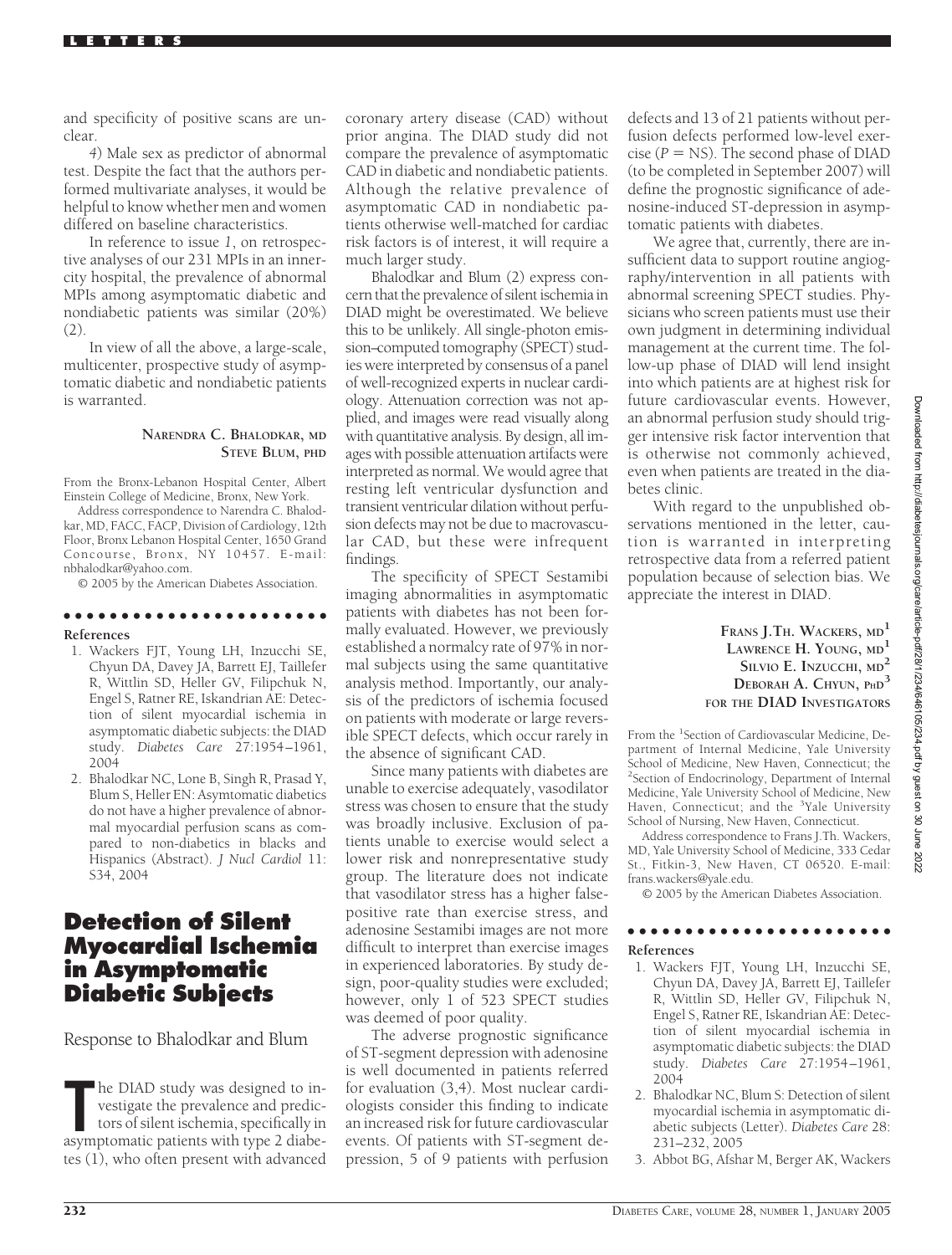FJT: Prognostic significance of ischemic electrocardiographic changes during adenosine infusion in patients with normal myocardial perfusion imaging. *J Nucl Cardiol* 10:9–16, 2003

4. Klodas E, Miller TD, Christian TF, Hodge DO, Gibbons RJ: Prognostic significance of ischemia changes during vasodilator stress testing in patients with normal SPECT images. *J Nucl Cardiol* 10:4–8, 2003

## **Biological Variation in HbA1c Predicts Risk of Retinopathy and Nephropathy in Type 1 Diabetes**

Response to McCarter et al.

**M** cCarter et al. (1) report that the<br>propensity to glycate hemoglo-<br>bin, as evidenced by a higher-<br>than-expected HbA, level for the propensity to glycate hemoglothan-expected  $HbA_{1c}$  level for the concomitantly measured mean blood glucose (MBG) level, is itself a risk factor for diabetic retinopathy and nephropathy. They use publicly available data from the Diabetes Control and Complications Trial (DCCT) to calculate a hemoglobin glycation index (HGI) to support their hypothesis. Their results appear to offer a possible explanation for anecdotal reports that some patients with chronically excellent control are nonetheless severely affected by diabetic retinopathy and/or nephropathy, while others with chronically poor glycemic control nonetheless escape these complications.

The data from the National Institute of Diabetes and Digestive and Kidney Diseases–funded DCCT were placed in the public domain to allow other investigators to pursue additional analyses, and we applaud their efforts. However, we the principal investigators of the DCCT cannot accept their conclusion based on the results presented.

The HGI used in these analyses is heavily dependent on the observed  $HbA_{1c}$ . The authors regress  $HbA_{1c}$  on MBG and other factors and then define the HGI as the residual: HGI equals observed  $HbA_{1c}$  minus predicted  $HbA_{1c}$ 

from the regression equation. However, the residual is not independent of the  $HbA_{1c}$ . When  $HbA_{1c}$  is regressed on the residual, the slope is 1 (a statistical fact whenever the dependent variable is regressed on the residual). Thus, the higher the residual or HGI, the higher the  $HbA_{1c}$ . HGI is then simply a surrogate for  $HbA_{1c}$ . This is a statistical tautology. Their analysis (their Fig. 2) showing that the risk of diabetic retinopathy progression is directly related to HGI is therefore certainly a function of  $HbA_{1c}$ .

The question that is not addressed is whether HGI is a risk factor for diabetic retinopathy and nephropathy independent of the observed  $HbA_{1c}$ . In other words, is the difference between the HGI groups in diabetic retinopathy or nephropathy risk attributable in whole or in part to the differences in  $HbA_{1c}$  between these groups? This would be addressed by examining the differences between HGI groups after also adjusting for the levels of  $HbA_{1c}$ . This critical analysis is not presented.

Related questions are whether HGI explains more of the variation in diabetic retinopathy and nephropathy risk than the observed  $HbA_{1c}$  and whether HGI is a better and more useful predictor of risk than  $HbA_{1c}$  alone.

In the authors' methods report (2) they developed the HGI from numerous self-monitored blood glucose values over the preceding 30 days. However, the only blood glucose values available during the DCCT were the values obtained immediately before the time of the  $HbA_{1c}$  collection.  $HbA_{1c}$  is an index of MBG over the preceding 4–12 weeks and not necessarily of the MBG determined on the preceding day. For example, a patient with chronically elevated blood glucose levels and a high  $HbA_{1c}$  might try hard to have lower blood glucose levels on the test day. This would explain Fig. 3*A*, where subjects with a low calculated MBG but high HGI (meaning high  $HbA_{1c}$ ) are at greater risk for retinopathy. Thus, the regression relationship between the concurrent MBG and  $HBA_{1c}$  would be expected to be less than that between the  $HbA_{1c}$  and the preceding 4–12 weeks of blood glucose values, data which were not obtained in the DCCT. Accordingly, a better regression estimate and a more accurate HGI index would be obtained from a regres-

sion line generated from each individual DCCT patient's mean DCCT  $HbA_{1c}$  versus the mean of each patient's quarterly MBGs over the entire DCCT follow-up.

It is conceivable that a greater tendency to glycate hemoglobin and other proteins adds to the risk of complications above that created by the level of hyperglycemia per se. However, this hypothesis has not been addressed in this report. Moreover, the potential for sampling errors in measuring MBG and, consequently, the poor appreciation of the relationship between MBG and  $HbA_{1c}$  remains a major impediment in understanding whether "biologic" variations in glycation truly exist. Until these issues are resolved, the observed  $HbA_{1c}$  level still remains the easiest obtained and best proven clinical predictor of the risk of microvascular and neuropathic complications (3).

### **SAUL GENUTH, MD1,2 JOHN M. LACHIN, SCD<sup>3</sup> DAVID M. NATHAN, MD<sup>4</sup>**

From the <sup>1</sup>Division of Clinical and Molecular Endocrinology, Case Western Reserve University, Cleveland, Ohio; the <sup>2</sup>Division of Endocrinology, University Hospitals of Cleveland, Cleveland, Ohio; the <sup>3</sup> Department of Biostatistics and Epidemiology, George Washington University, Washington, D.C.; and the <sup>4</sup> Department of Medicine, Harvard Medical School, Boston, Massachusetts.

Address correspondence to Saul Genuth, MD, Room 430, Biomedical Research Building, Case Western Reserve University, 10900 Euclid Ave., Cleveland, OH 44106-4951. E-mail: smg15@ cwru.edu.

© 2005 by the American Diabetes Association.

#### ●●●●●●●●●●●●●●●●●●●●●●● **References**

- 1. McCarter RJ, Hempe JM, Gomez R, Chalew SA: Biological variation in  $HbA_{1c}$ predicts risk of retinopathy and nephropathy in type 1 diabetes. *Diabetes Care* 27: 1259–1264, 2004
- 2. Hempe JM, Gomez R, McCarter RJ Jr, Chalew SA: High and low hemoglobin glycation phenotypes in type 1 diabetes: a challenge for interpretation of glycemic control. *J Diabetes Complications* 16:313– 320, 2002
- 3. The Diabetes Control and Complications Trial Research Group: The relationship of glycemic exposure  $(HbA_{1c})$  to the risk of development and progression of retinopathy in the Diabetes Control and Complications trial. *Diabetes* 44:968–983, 1995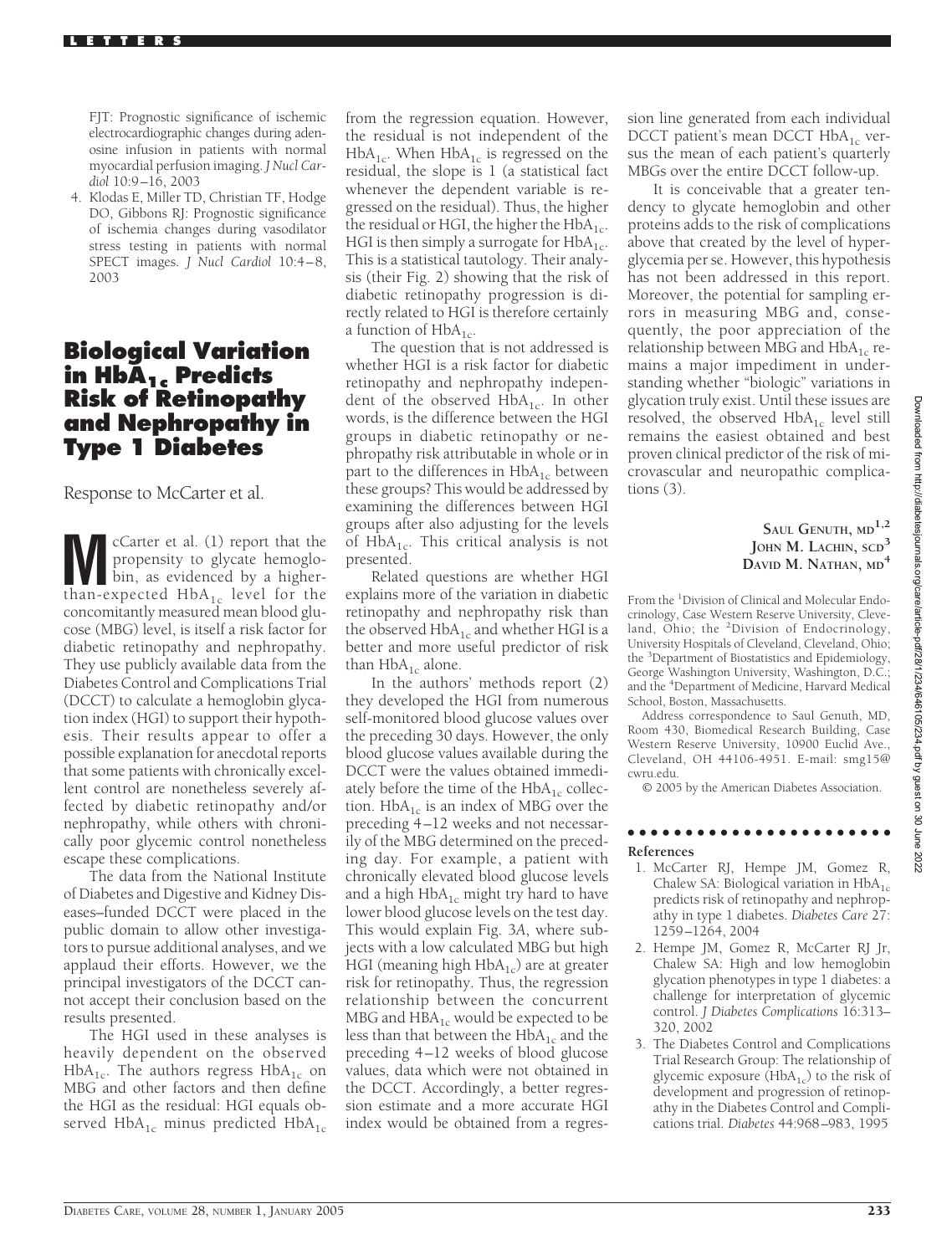# **Biological Variation in HbA1c Predicts Risk of Retinopathy and Nephropathy in Type 1 Diabetes**

Response to Genuth, Lachin, and Nathan

**G**enuth, Lachin, and Nathan (1) pose<br>several questions regarding the<br>methodology and conclusions of<br>our recent report (2). We are responding several questions regarding the our recent report (2). We are responding in order to clarify the validity of our approach, results, and conclusions regarding the important relationship between biological variation (BV) in  $HbA_{1c}$  and mean blood glucose (MBG) and the development of microvascular complications of diabetes.

A key consideration in our hypothesis is the existence of consistent betweenpatient directional differences over time in  $HbA_{1c}$  not accounted for by the associated MBG levels (2). BV in biochemical metabolites is a well-recognized phenomenon in clinical chemistry (3). BV in  $HbA_{1c}$  levels has been reported in individuals without diabetes (4), where MBG has little impact on  $HbA_{1c}$  levels. In patients with diabetes, the strong correlation between  $HbA_{1c}$  and MBG must be taken into account when assessing the impact of BV on  $HbA_{1c}$  levels. The hemoglobin glycation index (HGI) was devised for this purpose (2,5). We have used the HGI to demonstrate the presence of directional BV in  $HbA_{1c}$  in longitudinal data from patients with diabetes in our own clinic population (5) as well as participants in the Diabetes Control and Complications Trial (DCCT) (2). In repeated measures obtained over the course of both studies, we found that large numbers of patients had consistently nonrandom, large positive or negative deviations (high or low HGIs, respectively) of their observed  $HbA_{1c}$  from the predicted  $HbA_{1c}$  based on their associated MBG  $(2,5)$ . Thus, HbA<sub>1c</sub> levels from patients with diabetes can be shown to be determined by idiosyncratic patientspecific factors as well as by MBG.

Genuth, Lachin, and Nathan (1) do not directly question the existence of between-patient BV in  $HbA_{1c}$ , but they do offer an alternative explanation for the findings. They suggest that DCCT partic-

ipants who usually have poor glycemic control and high  $HbA_{1c}$  levels may have been motivated to deliberately improve their glycemic control just on the day they collected their glucose profile set. This would cause lower glucose levels just for that day and result in a misleadingly low MBG. These patients would then appear to have a much higher  $HbA_{1c}$  level than would be predicted for their MBG and thus exhibit a large positive HGI. However, it should be kept in mind that there were as many DCCT participants with low HGI as there were with high HGI. By the reasoning of Genuth, Lachin, and Nathan, a similarly large number of patients who usually have good glycemic control with low  $HbA_{1c}$  levels deliberately worsened their glycemic control just for the day of the profile set. Thus, leading to  $HbA_{1c}$  levels unexpectedly lower than would be predicted from their MBGs and giving a large negative HGI. We believe that this explanation is not plausible. It is unlikely that two-thirds of the DCCT participants consistently and deliberately either improved or worsened their glycemic control just for 1 day each quarter for 7–9 years. Nor is it a plausible explanation for BV in  $HbA_{1c}$  levels reported in clinic patients where MBG was estimated from multiple glucose samples obtained over a period of 30 days (5) or in individuals without diabetes (4). We have considered other possible explanations for BV in  $HbA_{1c}$  within the discussion of our report (2). Ultimately, the possibility that BV in  $HbA_{1c}$  is a manifestation of individual differences in metabolic processes, other than MBG, that influence hemoglobin glycation and development of complications is a hypothesis that deserves further attention (2,5).

Genuth, Lachin, and Nathan point out that  $HbA_{1c}$  is a good index of glycemia over a period of 4–12 weeks, while the DCCT MBG is derived from a sevensample, 1-day glucose profile set and may not provide as good an estimate of the true MBG over the same period of time. To obtain a better estimate of HGI, Genuth, Lachin, and Nathan recommend using an average of MBGs and  $HbA_{1c}$  levels over the entire DCCT follow- up. For the purpose of predicting complications, the HGI was indeed computed as an average value for each subject over the course of the DCCT follow-up (2), as Genuth, Lachin, and Nathan recommended. When computed in this way, the HGI represents a measure of each individual's average directional divergence in  $HbA_{1c}$ from that predicted over dozens of quarterly measurements; it is not merely a single regression residual.

Furthermore, we note that the association of  $HbA_{1c}$  levels with glucose levels is so strong that consistent regression relationships have been demonstrated between  $HbA_{1c}$  and an MBG derived from multiple glucose samples obtained over 30 days (5), seven glucose samples obtained over the course of 1 day (6), or even one glucose sample (7). It stands to reason that an MBG calculated from a 1-day, 7-point glucose profile set may not estimate the true MBG as well as an MBG calculated from a more extensive sampling protocol. However, the 1-day DCCT MBG has been shown by DCCT investigators to provide a valid regression relationship with  $HbA_{1c}$  (6), and this regression model has been extensively promoted as a way to estimate MBG based on  $HbA<sub>1c</sub>$  assays standardized to the DCCT high-performance liquid chromatography methodology (8). There is no evidence that the 1-day MBG estimates themselves are biased. Furthermore, MBG calculated from the DCCT 1-day profile sets have themselves been successfully used to predict the development of diabetic retinopathy (9). Collectively, this information suggests that the MBG estimates from the DCCT are quite adequate for analysis of BV in  $HbA_{1c}$  and risk of complications.

Our main hypothesis tested in the report was that BV in  $HbA<sub>1c</sub>$ , after accounting for the influence of MBG, is predictive of diabetic retinopathy and nephropathy (2). The simple approach of including both  $HbA_{1c}$  and MBG together in a statistical model for prediction of complications is undesirable, since  $HbA_{1c}$  is highly correlated with MBG. Genuth, Lachin, and Nathan point out that HGI and  $HbA_{1c}$ are also highly correlated. However, HGI is not correlated with MBG (5) and can therefore be reliably included as an independent variable in a statistical model together with MBG for the prediction of nephropathy and retinopathy. This statistical approach allowed us to successfully demonstrate that BV in  $HbA_{1c}$ , as measured by HGI, is predictive of retinopathy and nephropathy, independent of the important effect of MBG.

The findings of our report should in no fashion be construed as detracting or